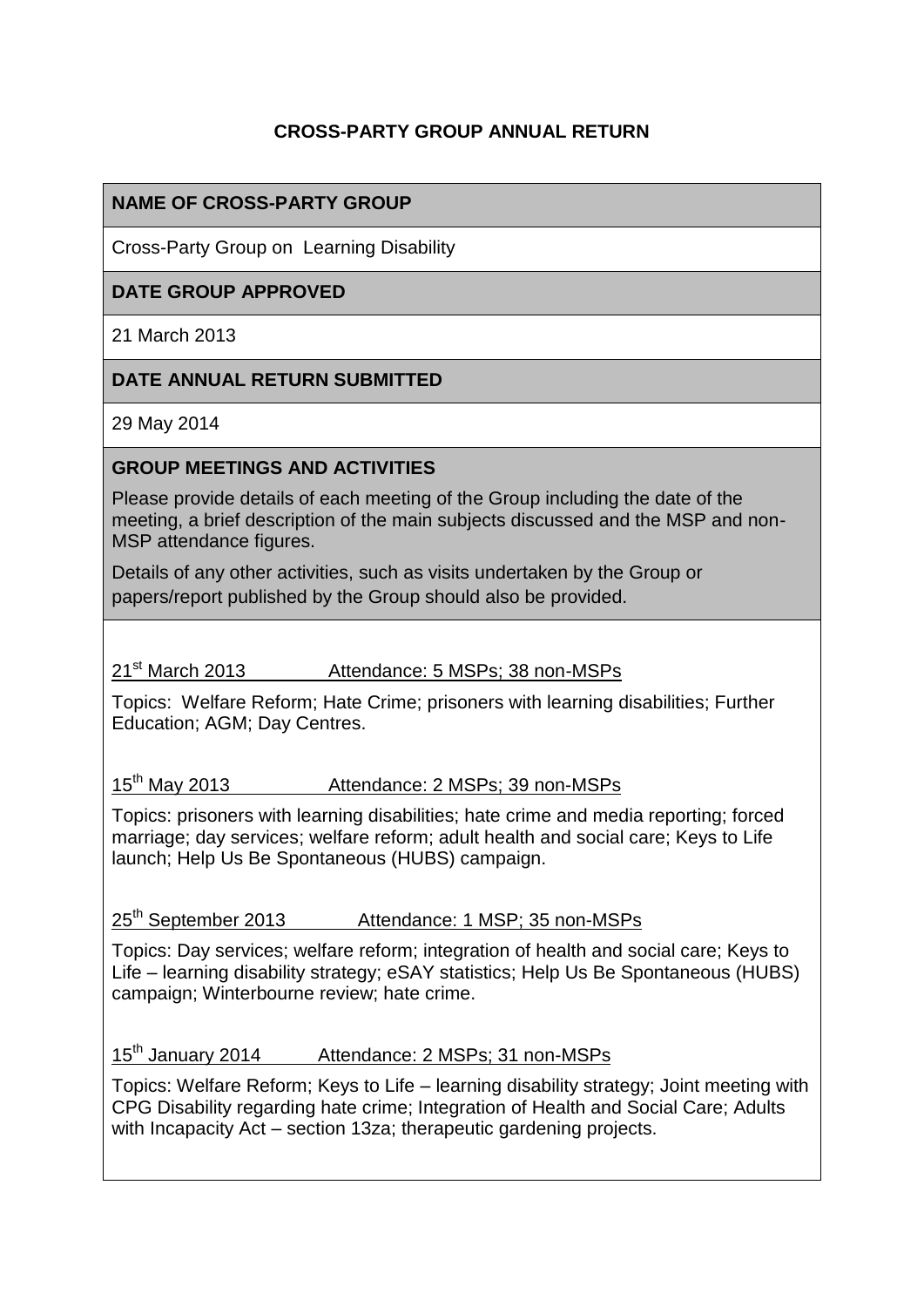# **MSP MEMBERS OF THE GROUP**

Please provide names of all MSP members of the Group. Note that only names need to be provided, no party designation or other information is required.

Jackie Baillie MSP Jim Eadie MSP Alison Johnstone MSP Alison McInnes MSP Annabel Goldie MSP Liam McArthur MSP Joan McAlpine MSP

#### **NON-MSP MEMBERS OF THE GROUP**

For organisational members please provide only the name of the organisation, it is not necessary to provide the name(s) of individuals who may represent the organisation at meetings of the Group.

| Organisations | <b>ENABLE Scotland - Secretary</b><br><b>Action Group</b><br><b>ARC Scotland</b><br><b>Alliance Scotland</b><br><b>Ark Housing Association</b><br><b>Autism In Scotland</b><br><b>Autism Rights</b><br><b>Camphill Scotland</b><br><b>Capability Scotland</b><br><b>Central Advocacy Partners</b><br><b>Circles Network</b><br>Cornerstone<br>Crossreach<br>Dates n Mates<br>Division of Clinical Psychology Scotland – DCP-S<br>Down's Syndrome Scotland<br><b>Edinburgh Development Group</b><br><b>ENABLE Glasgow</b><br><b>Equal Futures</b><br>Equal Say<br><b>Families Outside</b><br>Gowrie/Hillcrest<br><b>Interest Link Borders</b><br><b>Key Housing</b><br><b>Lanarkshire ACE</b><br>L'Arche Edinburgh<br><b>Learning Disability Alliance Scotland</b> |
|---------------|-------------------------------------------------------------------------------------------------------------------------------------------------------------------------------------------------------------------------------------------------------------------------------------------------------------------------------------------------------------------------------------------------------------------------------------------------------------------------------------------------------------------------------------------------------------------------------------------------------------------------------------------------------------------------------------------------------------------------------------------------------------------|
|               | Lothian & Borders Police                                                                                                                                                                                                                                                                                                                                                                                                                                                                                                                                                                                                                                                                                                                                          |
|               | Mencap (for info only)<br><b>Mental Welfare Commission Scotland</b>                                                                                                                                                                                                                                                                                                                                                                                                                                                                                                                                                                                                                                                                                               |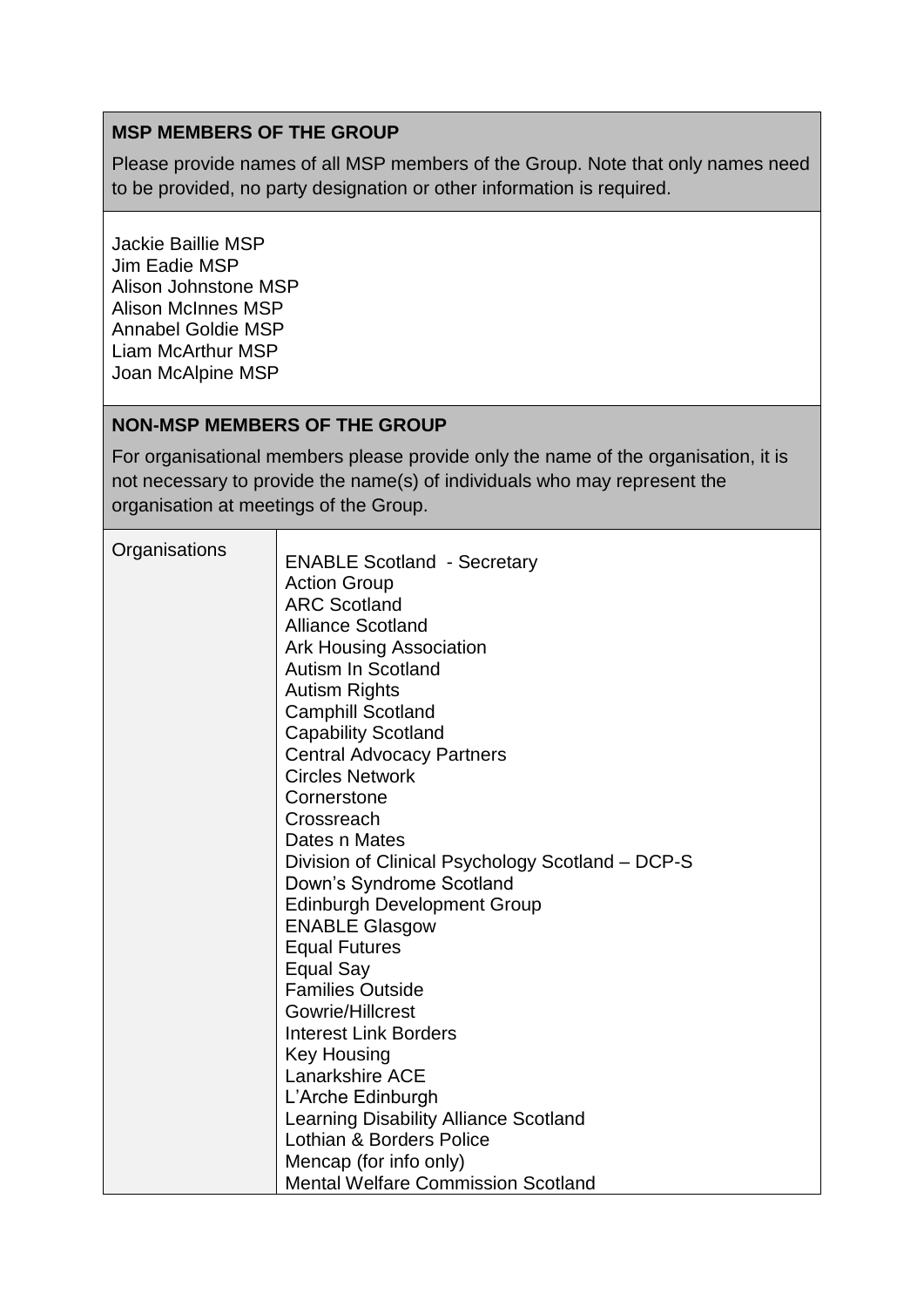|                                                                                                                                                                                                                                                                                                                                                                                              | <b>Merge Training</b><br>Mindroom<br><b>PAMIS</b><br>Partners for Inclusion<br><b>People First Scotland</b><br><b>Princess Royal Trust For Carers</b><br>Progress Scotland<br>Quarriers<br>Remploy<br>RNIB – Visual Impairment and Learning Disability Services<br>(Central Scotland)<br>Royal College of Psychiatrists<br><b>Scottish Autism</b><br><b>SCLD</b><br><b>Scottish Council of Independent Schools</b><br>Scottish Independent Advocacy Alliance<br><b>Sleep Scotland</b><br><b>Trellis Scotland</b><br><b>Turning Point Scotland</b><br><b>User and Carer Involvement</b><br><b>Values Into Action Scotland</b> |  |
|----------------------------------------------------------------------------------------------------------------------------------------------------------------------------------------------------------------------------------------------------------------------------------------------------------------------------------------------------------------------------------------------|------------------------------------------------------------------------------------------------------------------------------------------------------------------------------------------------------------------------------------------------------------------------------------------------------------------------------------------------------------------------------------------------------------------------------------------------------------------------------------------------------------------------------------------------------------------------------------------------------------------------------|--|
| Individuals                                                                                                                                                                                                                                                                                                                                                                                  | <b>Sandy Cruikshank</b><br><b>Idem Lewis</b><br><b>James Withers</b><br>Linda McCaig<br>Sofi Taylor<br><b>Lorraine McKenzie</b><br>David Tawse                                                                                                                                                                                                                                                                                                                                                                                                                                                                               |  |
| <b>GROUP OFFICE BEARERS</b>                                                                                                                                                                                                                                                                                                                                                                  |                                                                                                                                                                                                                                                                                                                                                                                                                                                                                                                                                                                                                              |  |
| Please provide names for all office bearers. The minimum requirement is that two of<br>the office bearers are MSPs and one of these is Convener – beyond this it is a<br>matter for the Group to decide upon the office bearers it wishes to have. It is<br>permissible to have more than one individual elected to each office, for example, co-<br>conveners or multiple deputy conveners. |                                                                                                                                                                                                                                                                                                                                                                                                                                                                                                                                                                                                                              |  |

| Convener               | Jackie Baillie MSP                                      |
|------------------------|---------------------------------------------------------|
| <b>Deputy Convener</b> | Jim Eadie MSP and Annabel Goldie MSP (as of 28/05/2014) |
| Secretary              | <b>ENABLE Scotland</b>                                  |
| Treasurer              | n/a                                                     |
|                        |                                                         |